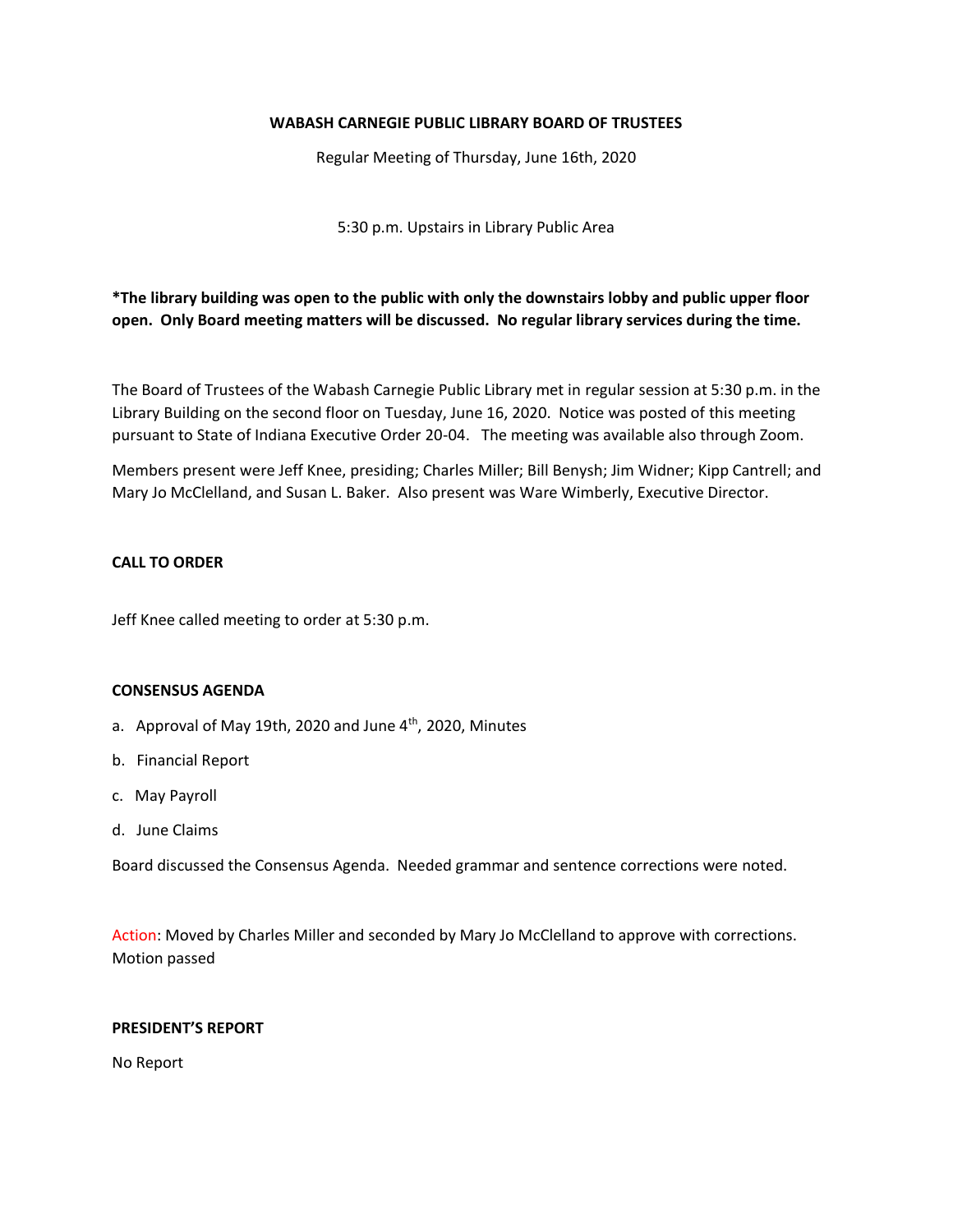## **COMMITTTEE REPORT**

No Report

### **NEW BUSINESS**

### Resolutions

Ware and Trustees discussed two resolutions covering decisions made by Trustees at the March regular meeting. The resolutions covered the following:

- 1) Extended the use of vacation time for full-time until December  $31<sup>st</sup>$ , 2020 because of the effects of the COVID-19 pandemic. Full-time employees whose employment anniversary date was after March 17 would have until December 31, 2020 to use the earned vacation days he or she is not carrying over which is a maximum of 5 earned vacation days.
- **2)** Allowed approved leave under the [Families First Coronavirus Response Act](https://www.congress.gov/bill/116th-congress/house-bill/6201) (FFCRA). It was concurred that is what had been decided at the May Board meeting in regards to the Families First Coronavirus Response Act.

Trustees discussed both resolutions and after citing some grammar and sentence corrections that needed to be made, agreed to approve the them.

Action: It was moved by Bill Benysh and seconded by Susan L. Baker to approve the *Resolution For Staff Coverage Under The Families First Coronavirus Response Act (FFCRA OR ACT)*. Motion passed.

Action: It was moved by Bill Benysh and seconded by Susan L. Baker to approve the *Resolution To Extend Time For Full-Time Staff To Use Earned Vacation Time Whose Anniversary Date Occurred During Months When Library Building Closed or Limited* with some sentence corrections. Motion passed.

## Non-residential Fee

Per State library standards, the library is required to raise its non-resident fee due to its increased per capita operating expenditures in 2019. The 2019 per capita expenditures went from \$88.81 in 2018 to \$91.79 in 2019 so the non-resident fee needs to be raised from \$89.00 to at least \$91.79. To divide this fee into quarters more easily, Ware recommends that the new amount be \$92.00 annually which is \$23.00 quarterly.

In the past, any increase generally has occurred on July 1. With the library building having been closed since mid-March and thus having limited resources available to library patrons, Ware expressed concern about raising the non-resident fee just as library was re-starting its services in the building. Ware contacted the State Library to inquire if an approved new rate could be delayed until library services are resumed for the most part and the State Library said that would be ok.